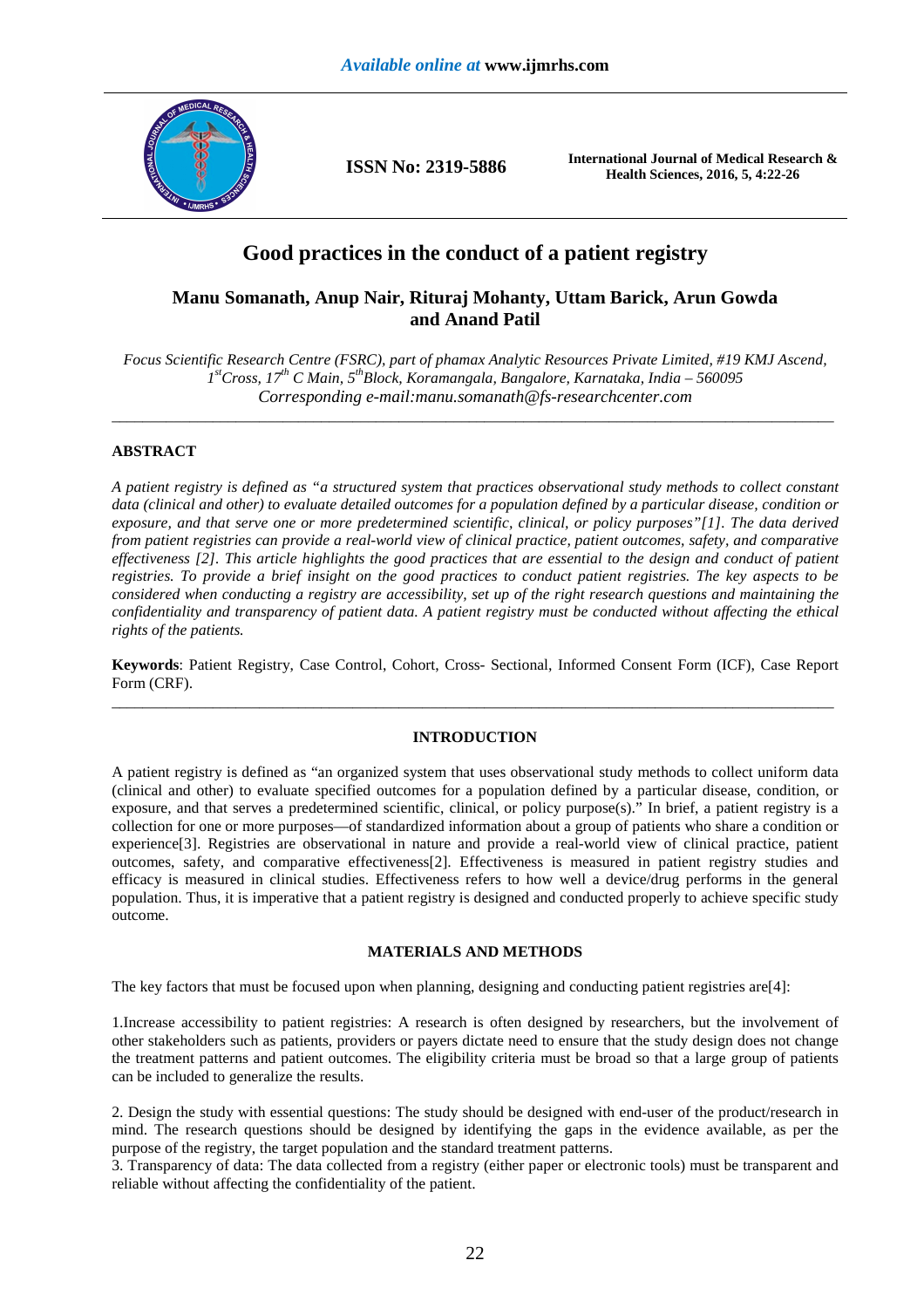### **Stakeholder's requirement:**

Each project has certain aims, expectations and requirements. Some of them are:

- Address data gaps
- Access feedback from payers and patients
- Provide maximum treatment safety and effectiveness
- Provide reduced treatment cost
- Understand the safety patterns
- Improve the quality of life of the patients

Adequate efforts should be made to safeguard the interest and concerns of the sponsor during the planning phase.

*\_\_\_\_\_\_\_\_\_\_\_\_\_\_\_\_\_\_\_\_\_\_\_\_\_\_\_\_\_\_\_\_\_\_\_\_\_\_\_\_\_\_\_\_\_\_\_\_\_\_\_\_\_\_\_\_\_\_\_\_\_\_\_\_\_\_\_\_\_\_\_\_\_\_\_\_\_\_*

The processes in patient registry are:

#### **Design of the protocol:**

Patient registries are categorized under analytic study designs and are further sub-classified as observational or experimental study designs[5]. There are three types of observational studies, cohort, case-control, and crosssectional studies[6]. Case-control and cohort studies offer specific advantages by measuring the occurrence of a disease and its association with an exposure by proposing a temporal dimension (i.e. prospective or retrospective study design). Cross-sectional studies, also known as prevalence studies, examine disease and the related exposure at a particular point of time. The conventional study models of case- control, cohort and cross sectional studies are commonly applied to data derived from registries to facilitate examination of questions that arise. It is also important to define the background that will be used to analyse the data to design the registry and collect registry data. Also crucial to the success of a registry is the identification of an ideal study design that answers the research question effectively and that can be used as evidence in decision making.

#### **Identification and selection of sites/centers:**

The quality of the hospital prescribed for the study is mandatory to ensure its efficacy. The hospital participating in the study gains recognition as a centre of excellence. The following must be considered when filtering a hospital for the study that adheres to all quality requirements[8]:

- Identify eligible hospitals from the available hospital database
- Utilize sponsor to identify potentially interested hospitals
- Register hospital through physicians who work there and are interested in registry

• Reach out to physician contacts or hospital administrators through relevant professional societies or hospital associations

- Check for the required facilities at the site
- Availability of support team
- Feasible travel facilities
- Availability of a registered Institutional Ethics Committee
- Relevant certifications (ISO, NABL accreditations etc.)

#### **Identification and selection of physicians:**

Identification and selection of well qualified physicians by education, training and experience is very essential for the successful completion of registry. The physician selection criteria include several factors which can also be provided by the sponsors based on their experience with the physicians[8].

The factors that can be considered to select physicians are[7, 8]:

- Qualification of the physician
- Experience in conducting registries
- Facilities available to conduct the registry
- Availability of support staff
- Previous experience with the sponsor
- Patient pool

Methods of physician selection:

- Partner with local site management organizations (SMO)
- Ask the physicians in the field to suggest interested colleagues
- Recruit and raise awareness at conferences or health check-up camps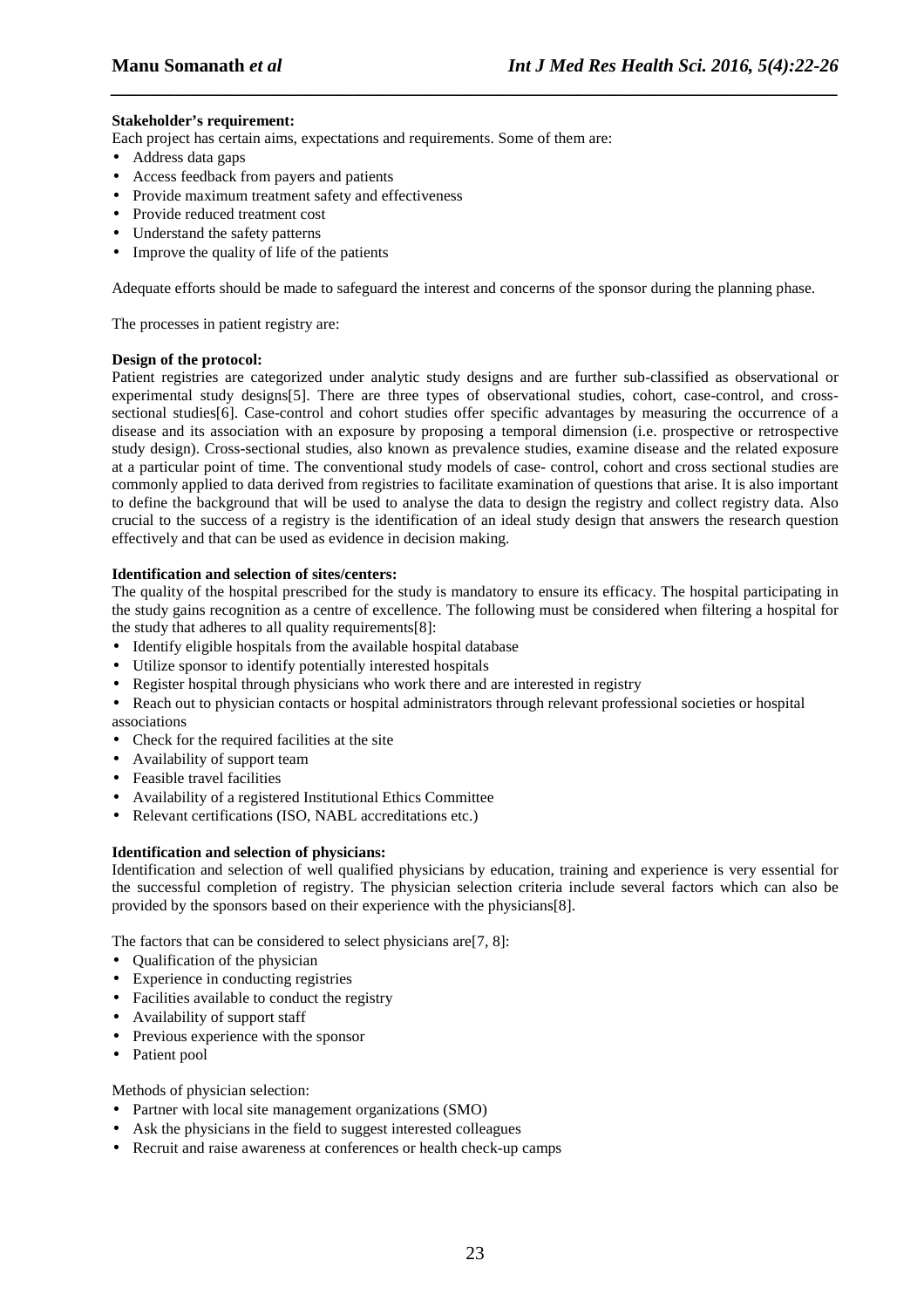Participating in registry studies often provide significant benefit to the practicing physician/patient, transparency and confidentiality of patient's record[8].

*\_\_\_\_\_\_\_\_\_\_\_\_\_\_\_\_\_\_\_\_\_\_\_\_\_\_\_\_\_\_\_\_\_\_\_\_\_\_\_\_\_\_\_\_\_\_\_\_\_\_\_\_\_\_\_\_\_\_\_\_\_\_\_\_\_\_\_\_\_\_\_\_\_\_\_\_\_\_*

#### **Patient recruitment:**

Patient recruitment is a challenge if it is not planned accordingly during the planning stage. All technical and logistic problems must be forecasted during planning stage. A frequent re-evaluation may lead to a failure to maintain the desired goals. Patients can be recruited based on the judgement of the physician who provides care[9].

Recruitment of patients by a physician who provides their care is one of the most successful strategies. Physician participation and support in the patient registries encourages the patient to participate in the registry studies. Since registries should not modify the usual care that physician provide to their patients, there should be little or no conflict between the role of the physician in a research program.

#### *Methods of patient recruitment:*

- Recruit through the physician who is caring for the patient
- Communicate to the patient that registry participation may help to improve care for all future patients with the target condition
- Write all patient materials (brochures, consent forms) in a manner that is easily understandable by a layman
- Keep the survey forms short and simple
- Provide the status and progress of the study on monthly basis (such as newsletters, reports, leaflets etc.)

The procedural concerns mentioned in informed consent form (ICF) must be considered when developing a recruitment plan for a registry. These concerns should clarify on the risks and benefits, the study design and methods, the approval and confidentiality of data. The ICF should clearly explain the registry policy regarding any necessary approvals. Patient related documents must be offered to the participants for their assistance.

Lastly, confidentiality is a key requirement. Methods of ensuring institutional, physician and patient confidentiality needs to be clearly explained in all registry-related documentation.

#### **Patient identification methods:**

Site staff related to the study can simplify the process to identify and track patients for follow up. They can also help to design a process to identify lost to follow up patients[10].

There are also potential barriers to be considered. The intention of a registry is generally for all the patients to remain in the study until the planned follow up is completed. Planning for patients to leave the study before the completion of the full follow up may lead to analysis problems.

To retain the patient and to follow up with the patients throughout the study following parameters are to be collected during the process of the study[8, 10].

Pre-enrolment history: Collecting the patient enrolment history aids a good relationship with the patients with insights into their diseases and provide counselling when required. Information such as:

- Medical history
- Treatment history
- Medications
- Health care resources utilization
- Diagnostic tests and results
- Procedures and outcomes
- Emergency room visits, hospitalizations (including length of stay), long term care etc.

#### *Patient details*

- Functional status (including ability to perform tasks related to daily living), quality of life, systems etc.
- Health behaviours (alcohol, tobacco use, physical activity, diet etc.)
- Social history
- Economic status, income, living situation
- Address, telephone number, contact information of relatives and neighbours job location and address
- Individual understanding of medical conditions and the risks and benefits of interventions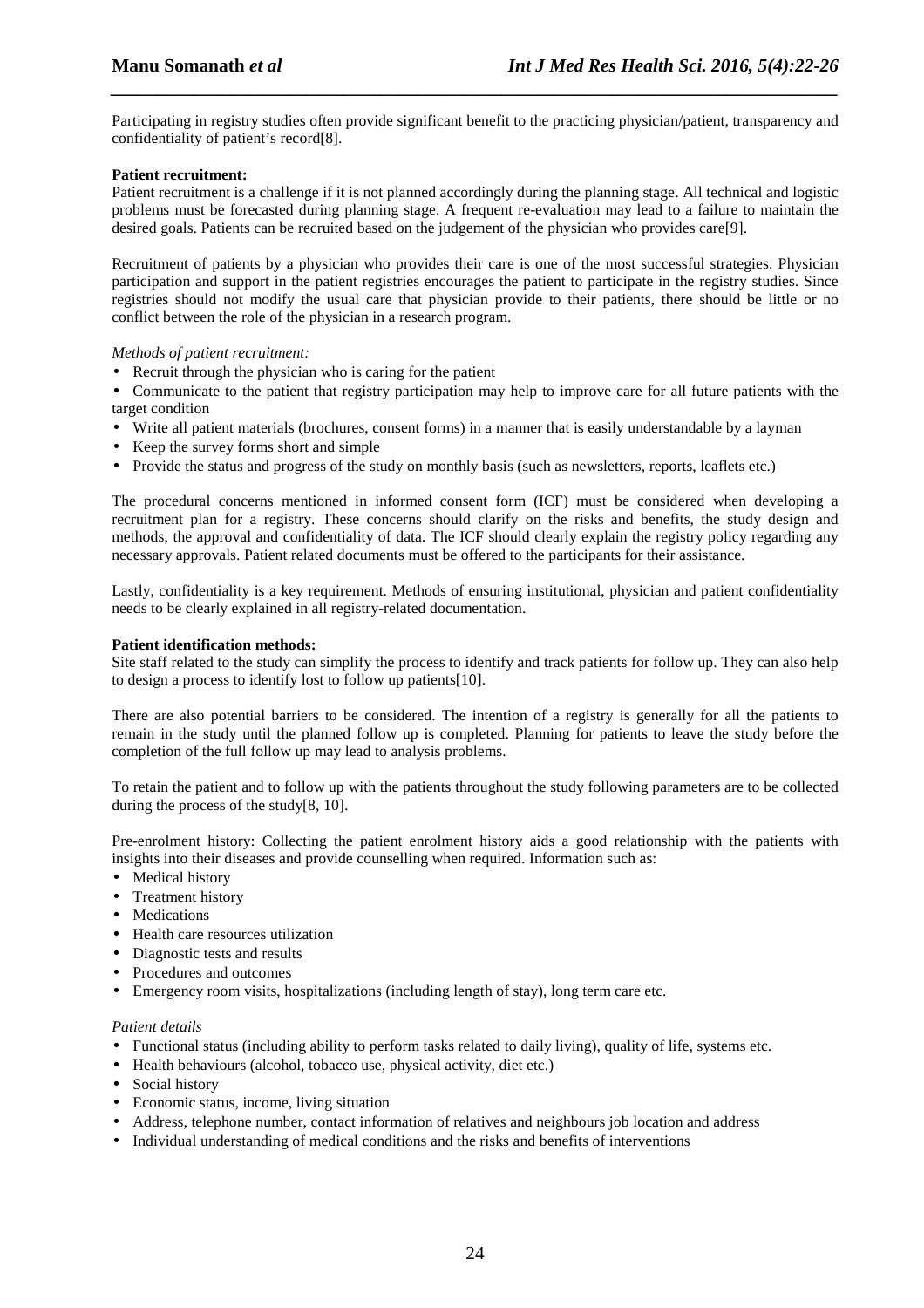#### *Financial/economics information*

• Health care utilization behaviour, including outpatient visits, hospitalizations (including length of stay) and visits to the emergency room or urgent care

*\_\_\_\_\_\_\_\_\_\_\_\_\_\_\_\_\_\_\_\_\_\_\_\_\_\_\_\_\_\_\_\_\_\_\_\_\_\_\_\_\_\_\_\_\_\_\_\_\_\_\_\_\_\_\_\_\_\_\_\_\_\_\_\_\_\_\_\_\_\_\_\_\_\_\_\_\_\_*

- Patient assessments of the degree to which they avoid health care because of costs
- Patients insurance cover
- Destination when discharged from a hospitalization (home, skilled nursing facility, long term care etc.)[8]

#### **Data collection:**

It is important to consider the registry's purpose and the target population when designing a patient registry as it affect the type of data, source(s) of data, and the manner in which it is collected. A data dictionary defining the specific data elements to be collected is a key to ensure the quality of the registry[8]. The compliance of physicians and patients who provide the registry data is instrumental to data collection and should be addressed early[8].

The three sets of documents which constitute data collection are as follows[2,8].

1.Case report forms (either paper or electronic forms): Data is gathered and entered into coded fields and transmitted to a data management centre

2. Data dictionary: It contains a detailed explanation of how each variable is used in the registry. For example, the question may be "Do you smoke?" (which can be defined has period of tobacco smoked within the previous year) 3. Data validation rules: These are logical checks on the data for discrepancies e.g. males taking birth control pills

A data management manual should be developed to define the:

- Project objective
- Type of data entry
- Specifications of data processing
- Design attributes
- Types of query
- Methods to generate and answer the queries
- Responsibilities of people handling the data
- Quality assurance of data

#### **Patient retention:**

Once hospitals and physicians are recruited into registries and patients are enrolled in the study, retaining these patients becomes a key to success. By carefully pilot testing all aspects of the registry prior to the full recruitment, there is less possibility that there will be problems that threatens the reputation of the registry. Patient retention tools used to retain the patients include[8]:

- Newsletters/instruction manuals: For updates on the study
- Telephone help lines: To support the patients
- Site audit/retraining visits: To assure the quality of the data
- Customers satisfaction/opinion surveys: To get the feedback from the patients in the study
- Arrange presentations at conferences/training meetings with patients: To get the feedback from the patients in the study
- Publications of registry studies: For transparency of the data

#### **DISCUSSION**

Registries are an ideal way to collect the broad surveillance data required, because in certain circumstances FDA may require a post-approval study under Section 522 of the Food, Drug, and Cosmetic Act[11]. Generating patient registry requires the right data, the appropriate tools and the methods to structure and interrogate it, and grounded science to turn it into actionable insights and engage sponsors appropriately. This report outlines the good practices to conduct registries which can minimize and avoid the potential difficulties at different stages.

#### **CONCLUSION**

The key aspects to focus upon are accessibility, set up the right research question and maintain the confidentiality and transparency of the patient data while conducting a registry. A registry mostly focuses on a larger group of population without stringent eligibility criteria. This is to increase the accessibility of the patients towards the available treatments. The goals of minimal process involved are to minimize the initial drawbacks in registries and help to identify and select outcomes that are study specific. The process described in the article ensures the